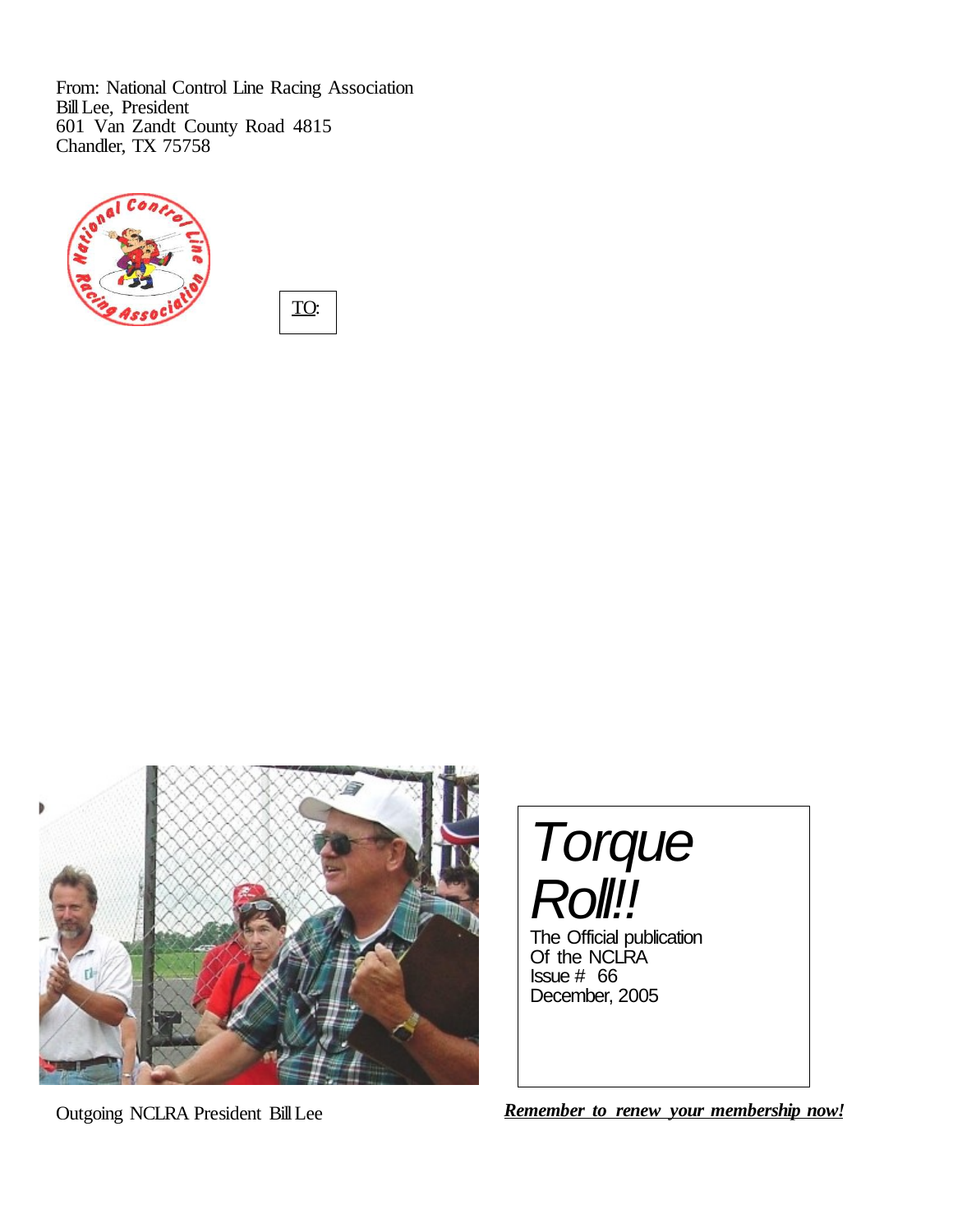### PRESIDENTS' COLUMN- BILL LEE

Rebel Rally: The Jacksonville, FL, folks ran the 2005 iteration of the Rebel Rally on November 12 - 13. It was a good contest albeit lightly attended. I am sure the results and perhaps some pictures will be elsewhere in this issue of the TorqueRoll.

NCLRA Elections: The 2006 elections within NCLRA will elect the President, Vice President and Secretary /Treasurer of the organization. As you know, Steve Wilk and Tom Wilk are the two besides me as President.

I know this is early, but planning for some must start now. And I am opening this up now since I will NOT be running for re- election in  $200\overline{6}$  and want all of those interested in being the President of NCLRA to have ample time to get their ducks in a row. The last  $3 - 1/2$  years have been "interesting" to say the least! I think we have made big strides in getting the organization on sound footing. We have improved our financial situation. We have developed a first- class newsletter. We have organized and run a Control Line World Championships. But there are still several challenges facing us which the new NCLRA President will have to deal with.

If you are interested in taking on this job, get a nomination in during the nomination period: March 1 – April 30, 2006.

Holiday Season: This column is being written just after Thanksgiving, just as we enter the Christmas Season. I hope you all have a good holiday season: Merry Christmas, Happy Hanukah, or whatever is appropriate for your personal beliefs.

### NORTHEAST REPORT- JASON ALLEN

Not much going on here in the East. We 're now officially into Fall, but for the last few days it really hasn 't seemed like it (80 degrees in October, sheesh). By the time you read this it may be completely different. We have had some good racing in the past few months. We had our third annual Foxberg day at the Flying Dutchmen Club or Reading, PA. This club is comprised of sport flyers, so it's always fun to get them into some racing. I've even been seen to pit an airplane.

We 've also had our share of racing in South Jersey, which you should be able to read the results of elsewhere (Phil Valente submits the results). I've missed a few of the races due to other contests and practices. The ones I've attended have been fun. We even got some three up racing in 1oz Goodyear, which is a rare occurrence these days. Most times we don 't enough people to fly, pit and time in a three - up race. To me this is the way racing is supposed to be.

Since it's the beginning of building season, doublecheck that you have all the necessary building materials for you next project. Don 't forget to support your local hobby shop.

#### SOUTHEAST REPORT- BOB WHITNEY

Ah, where to start… I went up to Philly a couple of weeks ago to do some F2C practicing with Jason Allen, and took in a Clown race put on by the South Jersey Aeromodelers. These guys take Clown very seriously! The day was cold and windy. Walt Gifford didn 't have any problems with it, but it took me all morning to get a decent setting. And the wind hurt quite a few of the landings. All in all it was some good racing with diesels taking 1st and 2nd and causing quite a stir.

Last weekend was the Rebel Rally in Jacksonville. Entries were very low. Most classes only had two or 3 entries. Clown again was one of the bigger classes thanks to the New Jersey contingent who took home 1st and 2nd, my lone diesel got 3rd by a couple of laps. If you want to do 300 laps get a stock NOVA ROSSI 15 ,(OK JIM?) And a GIFFORD PROP and you are ready to go. Ralph Aaburg had a wristpin wear a big hole in his piston after only two races, that is the second one I know of, has anyone else had any problems with the 19?? BILL LEE and I had had any problems with the 19?? some good races him and Jason taking Mouse 1 and Dave and I taking F2CN. F2C ended up being a practice between Bill and I, I asked for the results sheet but haven't received it yet so can't give any information on the other classes as I was down at the other end flying speed. Dick Lambert came up from Daytona and flew both days for anyone who needed it. He does need someF2C practice Tom, you would have enjoyed it. All in all a good time was had by all.

I would also like to say that the Florida F2C contingent is working hard to make a good showing at the World Championship next year. Dick Lambert and Tom Fluker went to Spain to get some time on the circles they will use next year. Also Jason Allen and I are planning on going to France next summer to get some International experience before the W.C. contest.

I just heard about a parking lot close to the Orlando airport where some guys have been flying ,willlet everyone know as soon as I find out more ,HAPPY HOLIDAYS TO EVERYONE, BOB WHITNEY.

### NORTHWEST REPORT- JOHN THOMPSON

The only racing meet in the Northwest since last report was the 19th annual Fall Follies, the traditional autumn season - ender in Oregon. It's a stunt contest with a little racing thrown in, and was held this year on Oct. 8 - 9 in Salem.

Weather was variable but mostly all right, the competition was low- key but interesting, the barbecues (two of them) were outstanding, and a good time was had by all. The site was BillRiegel Field at the Salem Airport, which has one asphalt circle and one grass circle.

Saturday started off cool and a bit breezy with the running of Classic Stunt, with 11 entries. Following Classic, P- 40 was held in two classes on the grass circle, as the racers took over the asphalt. Unfortunately, the worst weather of the weekend occurred on Saturday afternoon, with rain showers dampening the contest a bit.

Racing continued its rebound with seven entries in Northwest Sport Race, six in Clown Race and three in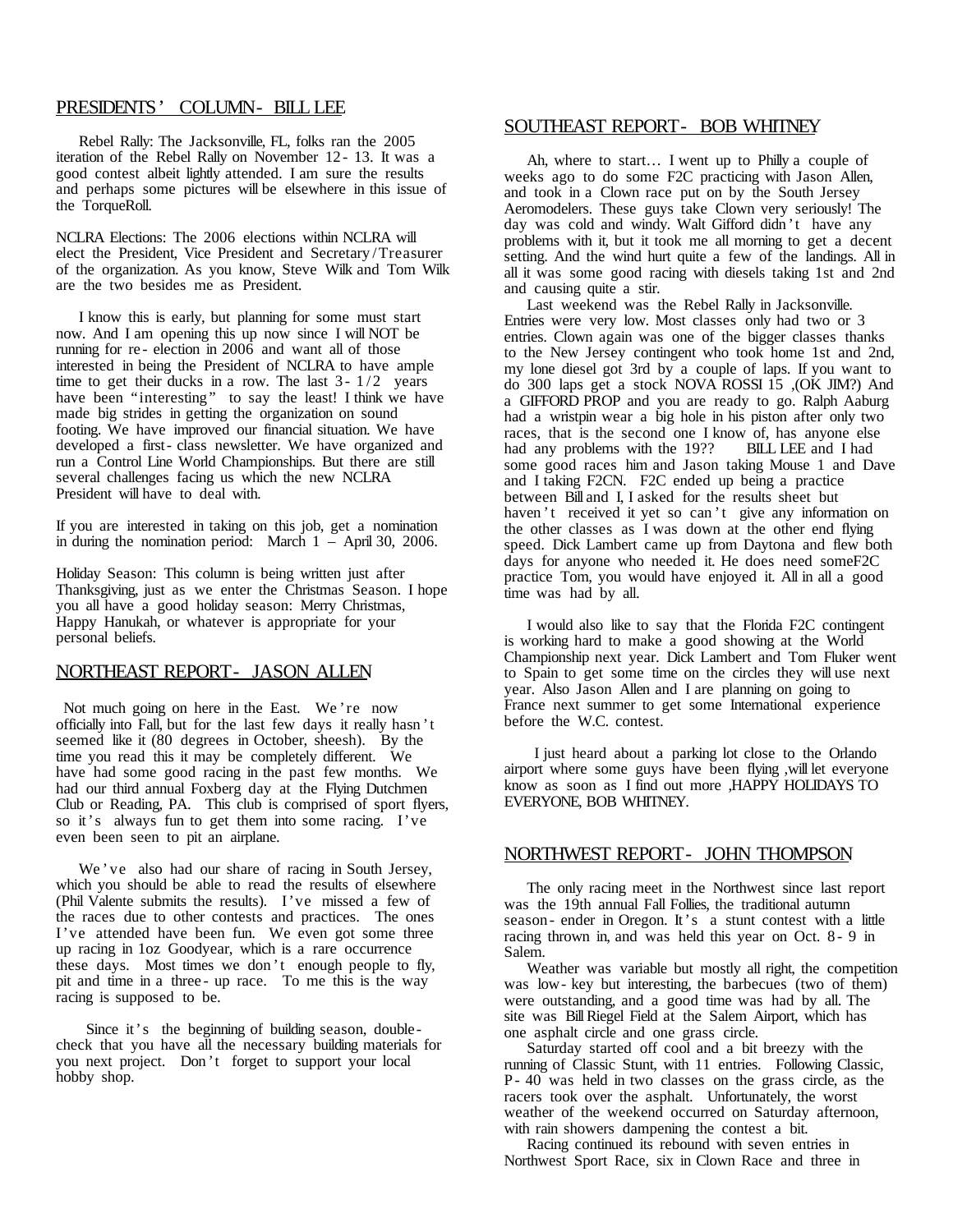Northwest Super Sport Race. Northwest Sport Race was excellent, with Todd and Mac Ryan setting the pace. Todd established a new NWSR Northwest heat record with a 3:53.55 race, besting the 4:00 that has held up since 1987. Clown Race ended up with a bit of an anticlimax,as the Ryan team, after turning excellent 15 - minute heats, decided to pass on the feature race to let a couple of other entries in. Alas, the subs had technical problems and the race turned into a solo.

Super Sport Race was canceled because of the weather and the late hour.

On Sunday, the weather was cool and breezy to begin with but it had turned beautiful, sunny and

comfortable, by the end of the day. Entry was excellent throughout the stunt events, with 11 in classic, 10 in P- 40, and 19 in the precision aerobatics classes. Those of us putting on the contest got a little education about how much work Mike "ZZ" Hazel usually does to make the Follies a success. Mike was not able to participate this year because of his house move, and the rest of us had to pick up the slack —mowing, lifting, toting, roping, hauling, organizing, flipping burgers ...

Mike being absent also meant that the Nitroholics Racing Team was missing its best half. The half that was present, John Thompson, was contest director, racing event director and general gofer. He brought all the Nitroholics planes, but ultimatedly decided not to race due to the press of other duties.

Bruce and Kris Hunt hosted two fine barbecues, one on Saturday evening at their home and the traditional Sunday lunch break feast at the field.

If you 're into statistics, there were 23 individuals participating as contestants, amounting to 55 event entries. It was a great contest all in all and plans already are under way for the 20th anniversary meet in 2006!

Here are the racing results (Number of entries after event name)

(Northwest Standings points in parenthesis after score):

#### NORTHWEST SPORT RACE (7)

| 1. Todd Ryan, Moses Lake, Wash. (6)             | 8:03.38      |            |
|-------------------------------------------------|--------------|------------|
| $(3:53.55$ heat was NW record)                  |              |            |
| 2. Mike Holmack, Silver Lake, Wash. (5) 8:55.09 |              |            |
| 3. Mark Conner, Othello, Wash. (4)              |              | 9:05.30    |
| 4. David Shrum, Roseburg, Ore. (3)              |              | 42 laps    |
| 5. Mac Ryan, Burbank, Wash.                     | 4:01.59 heat |            |
| 6. S&S Racing Team, Tenino, Wash.               |              | <b>DNS</b> |
| 7. One other entry scratched                    |              |            |
|                                                 |              |            |
| $\Box$ VAIC CLOUNLE LOD                         |              |            |

#### FLYING CLOWN RACE (6)

| 1. S&S Racing Team (5) 250 laps |          |              |
|---------------------------------|----------|--------------|
| 2. Mike Holmack (4)             | 0 laps   |              |
| 3. Todd Ryan $(3)$              |          | 314 heat $*$ |
| 4. Mac Ryan (2)                 | 300 heat |              |
| 5. David Shrum                  | 112 heat |              |
| 6. One other entry scratched    |          |              |

\* Heats are specified three - up. Ryan team chose not to race in the feature to allow others to advance; however, Shrum was unable to appear for the feature, so placing below second is based on the heats.

NORTHWEST SUPER SPORT RACE (3) Race canceled because of weather.

Next significant racing contest currently on the schedule for the Northwest is the Northwest Regionals on Memorial Day Weekend, May 26 - 27 - 28, 2006. Watch this space for details. This contest offers a full schedule of Northwest and AMA racing events. There is a possibility that the contest will be held in a new location in 2006. Stay tuned.

John Thompson Northwest representative 2456 Quince St. Eugene, OR 97404 johnt4051@aol.com Northwest CL web site: members.aol.com/johnt4051 /northwestcl.html

### South West District Column - Douglas Mayer

In Late October we held our annual "Virgil Wilbur Memorial" contest, which is one of our premier events. We hold 2 full days of racing at Whittier Narrows in Los Angeles. This same weekend the speed guys and combat guys also come out to do their thing. Many years ago this was a big AAAA meet, but it has recently become a big local meet without all of the formal AMA sanctions and advertising. None- the - less this is usually our biggest contest of the year.

This year was a disappointing exception. Jim Holland was suffering from the Flu, so he and BillCave did not show up. Mike MacCarthy 's knee was bothering him, so he and Unkle Rich McIntyre did not show up. This was Vic Garner's first season of retirement, and his first miss at the Virgil Wilbur. The good surprise was that Vic showed up to watch, so at least Vic was there to hang out with the guys. Unfortunately, none of the Arizona guys showed up, (Except maybe Steve Eichenberger showed up on Saturday). Ron Duly was out of town for the weekend, his partner Don Burke was out of town Saturday, as I was I because I was returning from my sister's wedding……… ……….GEEEE WIZZZZ !!!! What does that leave us?? Well, I partnered up with Don Burke on Sunday, and I was generally lazy, and not a very good reporter. I couldn 't enter my Quickie Rat because I still hadn 't re - tooled my venturi's. I left the contest, went home to get my quickie motors to give to Vic and he took them home with him after the contest. So I missed mouse - 1, and sport Goodyear. Don and I flew LA Fox race and quickie Rat to finish up the day. I'm sorry to say this, but  $\bar{I}$  was really lazy and just flew Don 's planes. I can 't even remember any outstanding events or performances because I was barely there. I want to apologize to my local buddies for not doing a better job recording this event. All together, it was disappointing without a full crowd of the regular guys.

Boy, I need to follow up with some better news than that!! And here it is. Every year in December, the local speed fliers host a "Toys For Tots" event. We just had this contest 2 days ago on December 04. The speed guys collect toys for the local fire department, to give to needy children. Many Toys For Tots events are rained out because December is the beginning of rainy season. As a matter of fact, it was raining so hard last December that I didn 't even crawl out of bed, I saw the rain and rolled over and went back to sleep. Coming to LA in December is risky for many of the out- of- town guys, but this year the forecast was very favorable. I rained very lightly all day Friday just to keep everyone guessing, but the weather on Saturday and especially Sunday was just plain fantastic. We had clear sunny skies, barely a whisper of a breeze and a wonderful 70 degrees. We don't usually get a big crowd,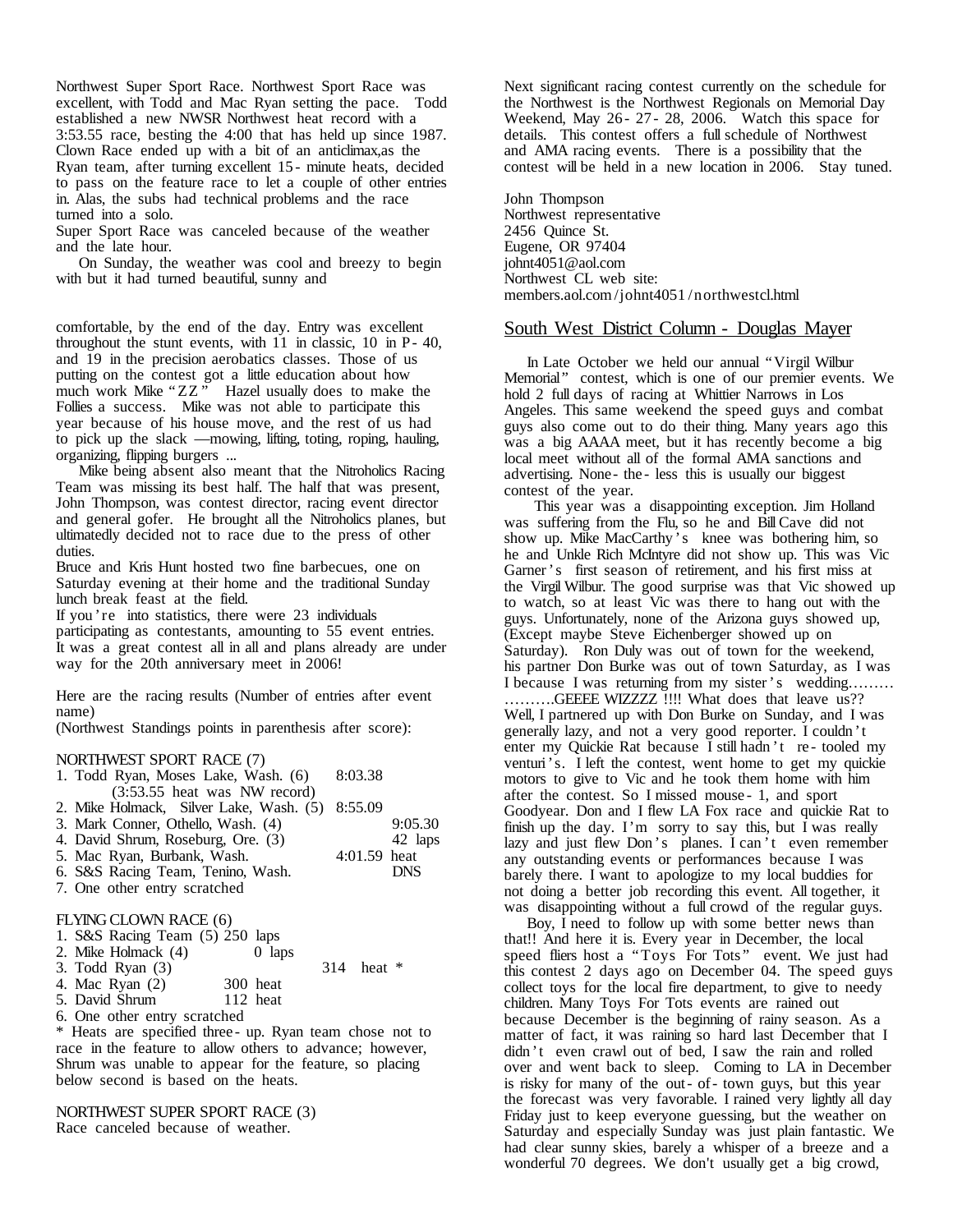but Jim Holland and Bob Murphy came down from Northern California, the rest of the crew was made up of local guys. LA Fox, or (Super Slow Rat) is gaining a lot of popularity here in Los Angeles. This weekend, we had 3 LA Foxes (.25 size motor) and no Fox .35 's at all.



This is a great chance to introduce some new racers. John Patwell was featured two years ago in his combat gear in Iraq in front of his army truck (US Army Reserves). Well John finished his active tour of duty last year and has teamed up with Dave Hull. Dave started showing up a year ago and just started to build a bunch of race planes. John and Dave live near each other and naturally teamed up.



These guys are both newcomers to the scene (the last year or so). They have really started to settle into the racing vibe. John and Dave are both building some planes. John is usually the flipper, however he was the mouse pilot for his own entry. Dave is usually the pilot, with the exception of John 's mouse entry. Dave designed and built his own LA Fox, "Sly Fox," which was a very attractive airplane. I've included a photo for you to check it out. It's got a small canopy and a rudder similar to a shoestring, with curved wingtips. The fuselage is clear finished wood, with transparent red wings.



Dave also had a very nice looking quickie Rat finished in clear wood, but I don 't have a picture of it to show you. The Fox racing was very competitive, but the real story is Don Burke with his own design La Fox Racer. I think he calls it "Super Slow Rat  $#2"$  Don built a really nice plane with swept back wingtips and matching elevator / stabilizer. Don 's plane is finished with transparent yellow monocoat on the wings which is really cool because you can check out his cool wing rib layout. (His ribs are laid out at angles which match the angle of his wingtips) I flew Don 's plane at the Virgil Wilbur in October and it was a great flying airplane, and very quick. I think he 's got a really clean airframe which contributes to his airspeed. He also incorporates a short stubby wing with a deep chord, (this seems to be a good formula for success in this event). He even has a spring- loaded landing gear which was the coolest darn thing when I was landing. The plane doesn 't even bounce the slightest bit; it just touches the pavement and grooves right into the pitman. Don Burke and Ron Duly had an exceptional final with a 5:46. Finally, I must mention my buddy Dave Dawson who I piloted for. Dave makes the most beautiful airplanes that anyone has ever seen (I'll get to that item in a bit), but he owns the ugliest mongoose that I have ever seen. This airplane is a piece of junk. He claims that his partner "Greg" built it (which I honestly do believe is the truth), but none - the less, this is one ugly airplane. It just doesn 't belong in the Dawson Squadron. Believe it or not, ugliness doesn 't matter in racing and we managed a very respectful 6:03 in the final.

Now some more info on Dave Dawson. Dave hit the scene a few years ago and surprised every one with his beautiful paint schemes. Since his debut, Dave has built an amazing number of airplanes. You may remember an issue or two back when Dave was featured with his Biplane "Knight Twister" Formula Unlimited. I was fortunate enough to fly his Knight Twister after much pleading. I flew one flight at the end of the day against the setting sun and orange sky. It was absolutely beautiful!! The outline shape of the fuselage, the double wings, the wheel pants, the paint scheme…………the whole thing was just a beautiful thing. When the motor quit, I glided that baby in for the most wonderful stunt landing you have ever seen. Anyway, this weekend, Dave showed up with 4 or 5 new airplanes!!!!!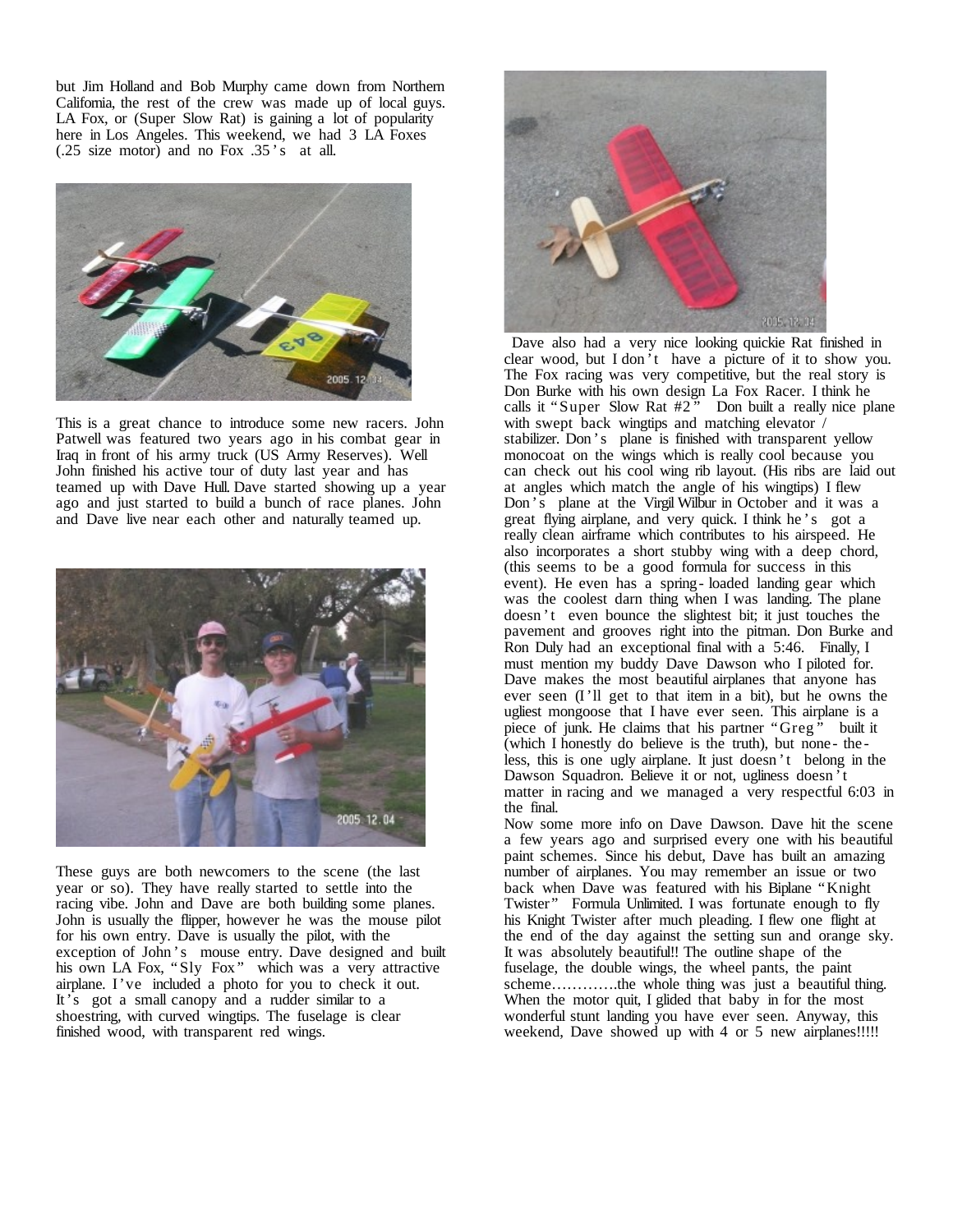

He had a new mouse - 1 that he called the hummingbird, and he took first place in the mouse - 1 final with Ron Duly on the handle. (Newcomers Dave Hull and John Patwell came in a very close 2nd in Mouse - 1) Dave also showed up with 2 beautiful Classic B Team race airplanes. One of the cutest things I've ever seen was his own design that he called the "Heinz 57". It's a cross over between a Gee Bee, and a Biplane and a Bendix era racer. Complete with wheel pants and an amazing paint scheme with the racing number "57" proudly displayed on the fuselage. He also made a scale copy of a Bendix or Thompson trophy airplane "Pete " (I think, you guys can tell me I'm dumb if I got this one wrong). I've enclosed photos of both of these airplanes for you to check out. Dave claims that he carved both of these fuselages out of whole blocks of poplar. The planes didn 't feel that heavy, but I wasn 't trying to really compare weights to any other B Team racers. Believe it or not, Dave even built an Auto gyro B Team racer………………I'm sorry Dave, I don't think that you'll win any races with this weird bird.



Finally, Dave showed up with a brand new sport jet. He had the speed guys set it up and fly it and he was like a kid in the candy shop. I got some pictures of his jet in virgin condition before the heat discolored his jet motor…… ..again, Dave 's paint schemes are just simply amazing.



I found out at the end of the day that Dave paints custom Harley Davidson Fuel tanks and bikes which finally made sense to me. I want to finish my scale plane that I started a year or two ago, and have Dave do the paint job for a feature article in this newsletter.



All right, this is enough typing for one evening. We also featured Clown racing, Formula Unlimited (Big Goodyear) and Quickie Rat. All in all, we had a great day of racing and some pretty good times. Check out the results section for the Toys For Tots event.

Remember, tighten your bolts, check your controls, and wear your sun block. From the Southwest, see ya next time................. Douglas Mayer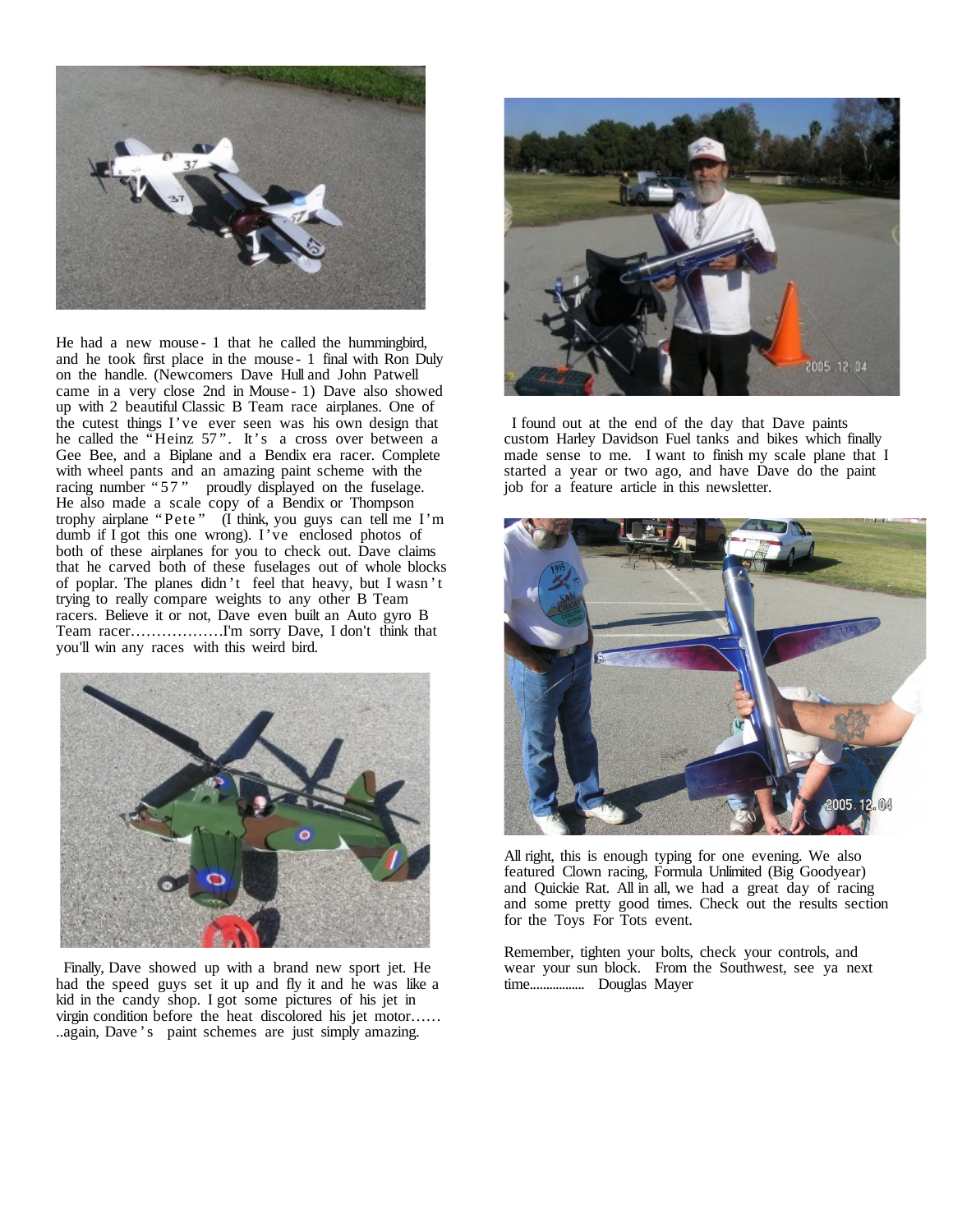## 2006 NATS PLANNINGMEETING 10 /8 Muncie- Tim Stone

I attended the 2006 Nats planning meeting in Muncie as the NCLRA Rep & Event Director for C/L Racing. The following are my notes.

Opening statement- Ron Morgan Nats Manager stated that there was a funding problem at the 2005 Nats. AMA lost approx. \$14,000.00 due to under funding. Later in the meeting it was agreed to raise the basic Nats entry fee from \$ 35.00 to

\$45.00 to cover the shortfall. There were about 1400 entrants

combined at the 2005 Nats, so an extra \$10.00 per entrant is needed to cover costs.

AMA President Dave Brown brought up the possibility of field layout changes for  $R/C$  events. He also told us that a goal of the AMA was increased spectator turnout, and that AMA had budgeted to help increase this.

AMA Executive Director Don Koranda stated that he was there only as an observer to the meeting. He stated that his goal is to increase AMA membership. He also stated that he is a firm supporter of competition, and the Nats as a means of driving technology. (Editors' note - Don resigned his position as AMA Executive Director about 3 weeks after this meeting. Joyce Hager has been appointed to temporarily fill this position.)

AMA Site coordinator Lonnie Estep said his goal is to increase Nats participation. Lonnie reviewed safety policies for golf carts & Free flight airplane retrieval.

All the Special interest groups' representatives then presented their critique of the 2005 Nats. I presented the safety problem with the netting configuration and recommended changes in order to create a safe pit area in between the 2 racing circles.

A general discussion of the protest procedure was held. In events other than  $C/L$  racing the number & frivolity of protests is said to be getting out of hand. The planning committee decided to require a \$50.00 fee be required to file a protest.

After review by the appropriate Manager and a decision is made the fee will either be refunded to the successful protestor

or kept by AMA if the protest is denied. Nats management may also refund the protest fee if they judge the protest to be legitimate, soundly based, and lacking frivolity. A vote was held and passed unanimously.

Even though it was not an agenda item, Craig Bradley, the

R/C Helicopter Event Director challenged Don Koranda on the Nats Issue being dropped from the AMA magazine. Craigs' question brought applause from nearly everyone in attendance. Don stated the reasons that it had been dropped

being not timely, old info, web results more effective, and limited interest from non- competitors. Don left the door open for a future Nats issue and stated that several ideas were being tossed around currently by the AMA to address this. One thing that AMA is considering is publishing a Nats CD for distribution to all competitors.

All the SIG Representatives then presented their 2006 Nats calendar. I presented the NCLRA's racing schedule and also gave Lonnie Estep a list of all the equipment that we would need for 2006.

AMA VP Sandy Frank spoke up near the end of the meeting

and said that he had been asked by many people in his district about the possibility of moving the Nats out of Muncie.

Sandy said that most of these inquiries came from  $C/L$ and Free flight. The Nats Event Directors for Speed, Racing, and Carrier agreed with Sandy on the issue as expressed by their membership. Dave Brown said that in order to do this, all of the  $SIG<sup>5</sup>$  would have to get together as a group and make a proposal to the AMA Executive committee. In the case of control line, all 5 Special Interest groups (speed, racing, stunt, combat, carrier) would have to agree on a site and have all logistical aspects of that site confirmed before presenting it to the AMA committee.

# EDITOR'S COLUMN-TIM STONE

# NCLRA PRESIDENT ANNOUNCES RETIREMENT

In case you didn 't read his column, BillLee has announced that he will not be running for re - election in 2006. Bill has served the organization for the last 4 years and he will be greatly missed. Looking back I think his greatest single accomplishment was directing the 2004 World Championships in Muncie. Largely because of Bill's leadership and organizational skills this event was a huge success.

Billis a natural born leader, and because of this he both attracted new members, and alienated some existing members. Strong personalities are abundant in our competitive group. Controversy and tough decisions are things that the President has to deal with and not everyone will leave the flying field happy sometimes. The job of running the NCLRA is not an easy one, and perhaps now some of the critics can get involved in our organization. Lets' hope so. The fate of the NCLRA lies in the hands of its' members.

The election for President, Vice President & Secretary /Treasurer will be in 2006, send any nominations to Bill Lee or myself.

# STRESS & PILOTING

I like to keep up with current discussions on all of the internet forums concerning racing. Recently there was some interesting discussion of the physical stress of piloting in the Yahoo forum at

http:/ / g roups.yahoo.com/group / clracing /

"Yesterday we measured the heart rates of 3 pilots during 3 up, 2 seconds per lap Vintage A class racing. Their ages were 20, 38 and 53 years At the first pitstop they were as follows; 20 year old 213 beats per minute 38 year old 178 beats per minute 53 year old 180 beats per minute. Rates stayed pretty much the same till the end. I'm not an expert but it looks like piloting is pretty hard work even at 2 seconds per lap. Steve Rothwell/ Australia"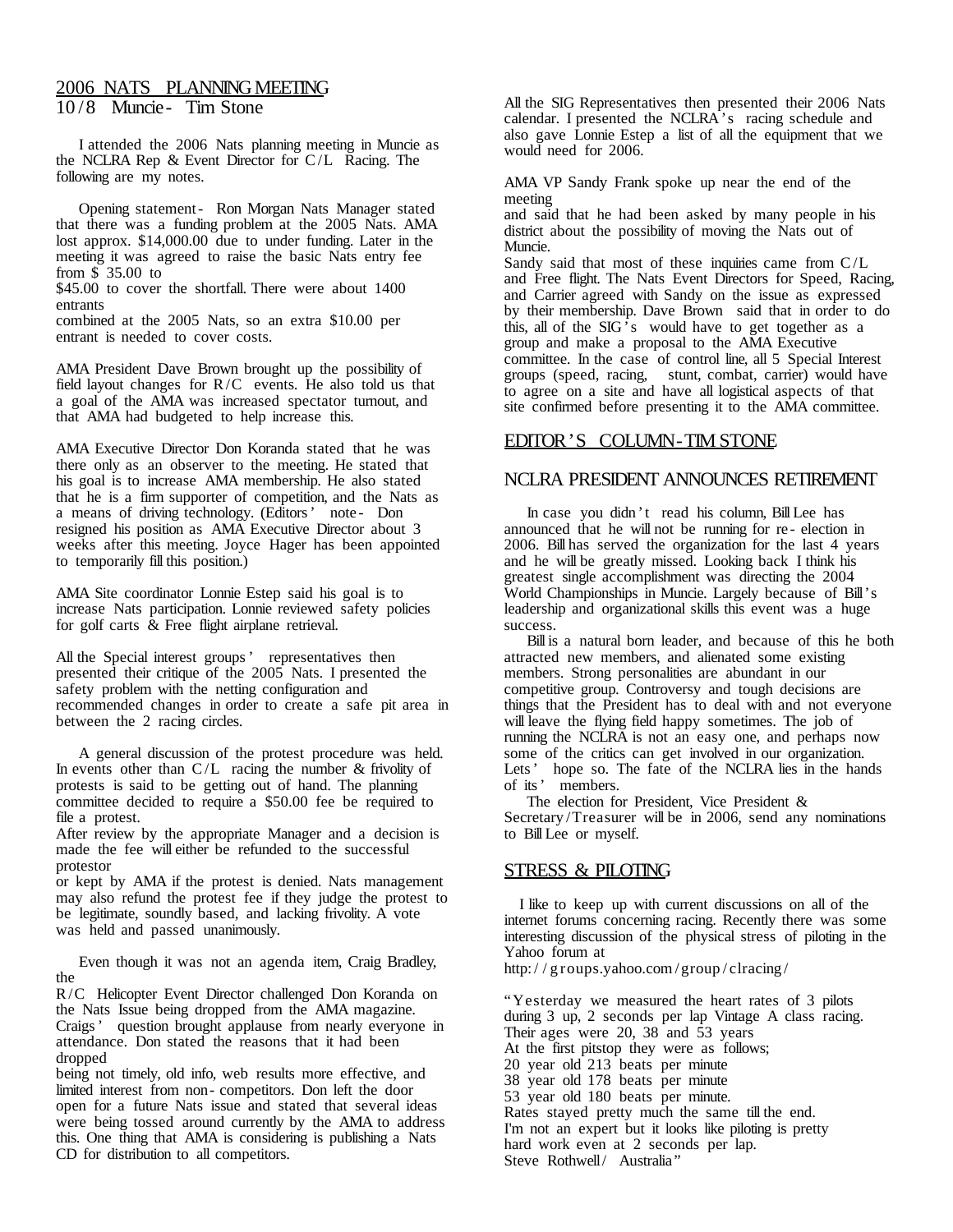And an interesting reply from Roland Surugue of France;

"Hi guys

You raise the right point concerning pilots: Team Race flying is a real sport. I will make different comments: as a team race competitor and analyst , and also as an MD. Free consultation!

Pilots in Team race should be able to sustain the effort of flying without reaching those high heart rates figures which are potentially dangerous.

The 20 year old guy, beating well over 200 is obviously unfit, what other sport does he (or she practice ? ) , Gameboy or Nintendo? ) , Medically , even at that age, this heart rate, maintained for 4 or 5 minutes can be harmful for the heart.

His " s afe rate" is 180 max ...

The 38 year old is somewhat better but 180 for 4 minutes is also a shade above his acceptable sustained "safe" rate. He should stay below 170 .

The 53 year old is obviously taking serious risks: he should consider cardio training or quit Race flying . His safe rate is 155 to 160 max ....

Next step is to record the heart rate down slope after the effort, or recovery time Well trained athletes resume their "basal" rate faster than the unfits.

Other observational datas :

most mistakes (piloting errors ) happen at 75 to 95 laps in 100 laps races, and also at 120 to 130 laps in 200 laps races and most pilots crave to reach 200 ....

The Oxygen deficit is dangerous for the heart of the pilots and also detrimental for the models by brain fade ... Real racing need real physical preparation .

Roland"

## FLORIDAS' NEWEST FLYING FIELD

Scott Jenkins recently posted this in the Delphi forum; "It is my pleasure to announce the newest Control line facility in Florida. H. David Wallick has made his dream come true. This facility will be open to all after the first of the year.



Please view the photos in the photos section; http:/ / p hotos.groups.yahoo.com /group / clracing /lst?.dir= /Florida%27s+Newest+Flying+Field&.src=gr&.order=&.view =t&.done=http%3a / / b riefcase.yahoo.com/ of the soon to be completed flying circle, We installed the plyon on

Saturday for the speed boys. The flying circle will be surfaced in a few days with a very smooth hard coat, green in color and lines will be applied soon after that. We will be looking to host a contest sometime after the first of the year. "



Dave also emailed me some additional comments on the project;

"Danette and I have been working very hard since September. I have to say Scott (Jenkins) was a god send.

The circle will be painted maroon with all the white lines and pit boxes for 42, 52, and 60 feet. Also the park area with 20 picnic tables will be finished. You would not believe how many kids want to learn to fly. These kids are country kids not city kids. Our 11 acre property line is next to 100's of thousand of acres of National forest around us.'



A neat rack of Dave Wallick's F2C models ready to go!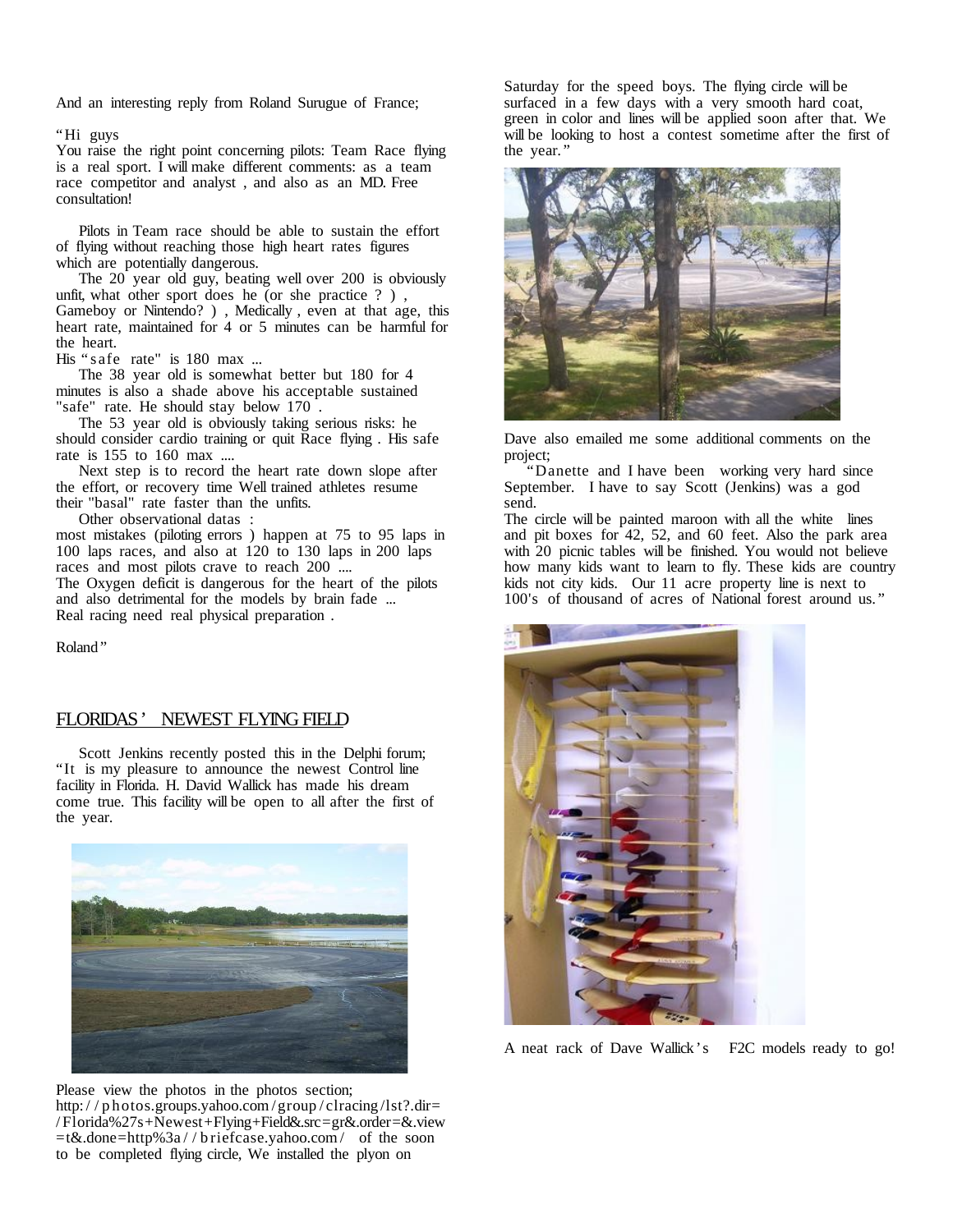# New from Don & Ron…

Our latest Texas Quickie Rat, the "LARQ" (Low aspect ratio Quickie Rat) Ron & I had it at the 2005 NATS but it wasn't ready to go. Since then we've had a couple of good races, best heat time a 3:07. It's the same areas and moments as our fastest B Team Racer, the "SPRNTR".



## NEW ENGINE- PROFI .049

Jim Booker is importing the new Profi .049 that really looks like it has potential to be a hot Mouse 2 motor. Rumor has it that Bob Whitney & Les Akre are already plotting reed valve conversions of it for Mouse 1! Jim has posted this information on the motor;

"Today, I was able to do a bit more realistic testing on the Profi 049. Let me just say that I think there is something here for sure.



With head space set at .005" and my 31K test prop it blew away my previous 34K rpm numbers. With 30% nitro it went 36,000! It blew the plug totally on two runs. Back to 15% nitro, same head space rpm was 35,380! On 15% the plug looks new after 3 runs. It almost sounded like there was no change between 15 and 30% nitro. I took the prop back to my VAMkIIwhich had turned it at 31K and got 31,020 rpm, no change (this was 15% as my VA doesn't like anything more than 20% the way it is setup).

The needle adjustment is very easy, much easier than the VA which has not been a problem. I would have thought

that it is undercompressed but it blows the plug on 30% so it must be pretty close.

My subjective observation is that this engine really likes to rev. It doesn't sound good at 26,000 - 27,000 at all.

The prop I used for the tests runs above is a George Cleveland brown prop trimmed to 4.4" diameter and the pitch mesures 2.75". The blades are pretty narrow but it seems to make a lot of static thrust.

Starting is easy hot or cold without starter but there is a technique. If you flood the engine it just wont start tillit is cleaned out. When cold prime the exhuaust with the port closed, then flip the prop a couple times, hook up the battery flip the prop and when it fires on the prime release the bladder line. When hot, just hook up the plug and flip the prop it starts easy. But if it floods when you shut it off then you have to work the flood off before it will fire (or hit it with a starter, ugh). So far I have run three new engines and the first start has been difficult as I flooded all three of them. After the first start it doesn't seem to flood quite as easy."

Price is \$140.00 & \$4.00 S&H. Jims' address is Jim Booker 20 Turtle Creek Monticello, IL 61856 email [jimbooker@flycontrolline.com](mailto:jimbooker@flycontrolline.com)

## CLOWN RACING RULES CHANGE?

Lately there has been some discussion on the Delphi forum about diesels becoming more competitive in the Clown racing event. Some people feel that diesels have too much of an advantage over glow engines when it comes to fuel economy,

and some of the current F2C engines would give quite an edge to those willing to spend the cash for them. At the October 2005 Middlesex, N.J. contest the winning entry of Walt Gifford made 317 laps; the National record is 313 laps.

Don Burke has submitted a rules change proposal as follows:

To BillLee, President- NCLRA

Rules change proposal I would like to submit a rules change proposal for NCLRA Clown Racing. Change section 4a. Existing rule:

"Fuel tank: Any design of fuel tank is allowed, including pressure systems, except as follows: Fuel capacity is restricted to 1 ounce, with a  $+5\%$ tolerance, 31cc maximum."

### Revision:

"Fuel tank: Any design of fuel tank is allowed, including pressure systems, except as follows

Fuel capacity is restricted to 31cc maximum for glow plug engines.

Fuel capacity is restricted to 20cc maximum for diesel engines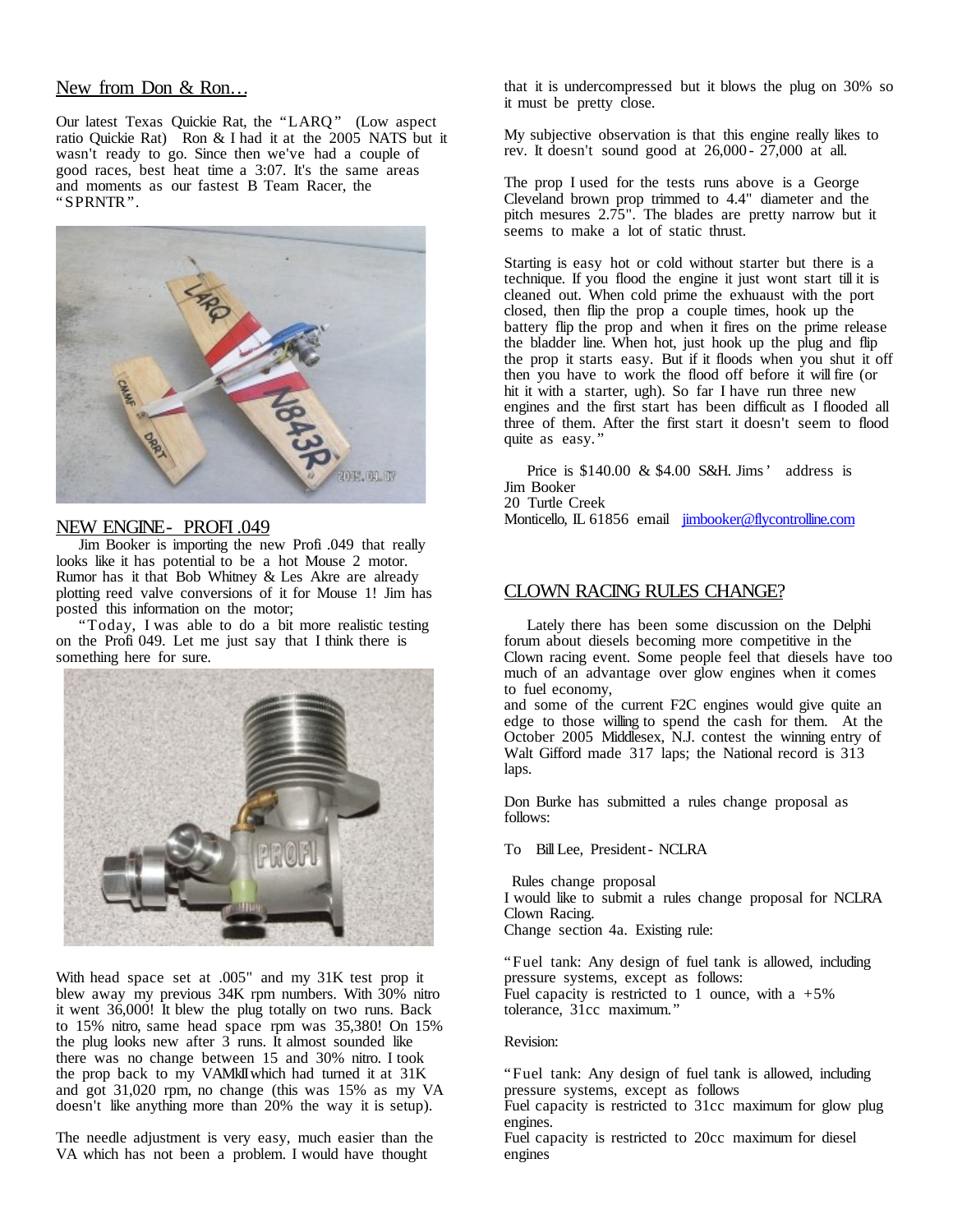#### Philosophy;

Recent developments in Clown racing have shown that the use of F2C diesel engines will become commonplace. No one so far has used a current technology F2C engine, but it is just a matter of time. I believe that clown racing is supposed to be an attractive event for those that wish to race planes with inexpensive and low- tech equipment. The rules that currently exist allow a very large choice in engines and it should stay that way. F2C diesels will eliminate glow plug engines in a short time and the event would be limited to those who wanted to spend the very high prices for those engines.

I think the tank restriction would level the playing field but leave it open for those wishing to use diesels.

If we wait to see the results of use of newer diesels it will be too late to prevent what I believe will be the demise of the event.

#### Don Burke

#### \*\*\*\*\*\*\*\*\*\*\*\*\*\*\*\*\*\*\*\*\*\*\*\*\*\*\*\*\*\*\*\*\*\*\*\*\*\*\*\*\*\*\*\*\*\*\*\*\* \*

There has been quite a bit of follow- up discussion of this in the Delphi C/L Racing Forum (Hosted by Dave McDonald). If you 're not already involved in this, you can sign up for free & participate in the discussions at the web address;

http:/ / f orums.delphiforums.com/CLRacing /start

#### TIME TO RENEW YOUR MEMBERSHIP!

According to Tom Wilk's records, many of us have yet to renew our NCLRA memberships; "Tim; I have 31 members paid of of today. Treasury balances Savings account \$266.06<br>PayPal \$  $$31.42$ Checking \$10,087.11 Total \$10,384.59 Note: BillLee has the reciept from the F2C Team Trials. Total should not exceed \$1,000.00 "

Renewal information is on the back cover of this issue.

# EAST COAST CONTEST RESULTS- BY PHIL VALENTE

Contest Results for the South Jersey Aeromodelers July 24, 2005

### CLOWN RACING

- 1. Jim Gall…………. 324
- 2. Walt Gifford……. 323
- 3. Brian Silversmith.. 320
- 4. Tom Schaefer…… 284
- 5. James Van Sant.. 282
- 6. Glen Van Sant……258
- 7. Phil Valente………249

#### FOXBERG

1.Walt Gifford……….9:49

- 2.Brian Silversmith…10:01
- 3.Al Ferraro…………10:22
- 4. George Connors…37 laps

### FOX RACING

- 1.Al Ferraro……………6:42
- 2. George Connors….…6:44 3. Raul Diaz……………6:47
- 4. Brian Silversmith…...6:52
- 5. Walt Gifford………...9:13

Contest Results for The Flying Dutchmen of Reading PA August 13, 2005

#### **FOXBERG**

| 1. Walt Gifford9:28     |  |
|-------------------------|--|
| 2. Jim Gall11:40        |  |
| 3. Phil Valente13:25    |  |
| 4.Jim Allen  14:02      |  |
| 5. Bob Fryer15:16       |  |
| 6.Rick Wetzel17:03      |  |
| 7. Andy Philipczak18:10 |  |

Contest Results for South Jersey Aeromodelers August 28, 2005

#### **FOXBERG**

| 1. Walt Gifford9:46:29    |
|---------------------------|
| 2. Al Ferraro9:46:56      |
| 3. Jim Gall9:48           |
| 4. Tom Schaefer10:23      |
| 5. Brian Silversmith11:14 |
| 6. Phil Valente13:12      |
|                           |
| 1 Ounce Goodyear          |
|                           |
| 2. Brian Silversmith8:08  |
| 3. Glen Vansant8:13       |
| 4. Tom Schaefer8:37       |
| 5. Raul Diaz9:39          |
| 6. Phil Valente11:14      |
|                           |
| CLOWN RACING7.5 minutes   |
| 1. Walt Gifford156        |
| 2. Glen Vansant145        |
| 3. Raul Diaz136           |
|                           |

- 4. Tom Schaefer……..…133
- 5. Brian Silversmith…….121
- 6. Al Ferraro…………….115
- 7. Phil Valente……….….109

Contest Results for South Jersey Aeromodelers September 26, 2005

#### QUICKIERAT

- 1. Brian Silversmith………6:51 2. Jim Allen………………7:07 3. Glen Vansant…………..7:59
- 4. Tom Schaefer…………..8:25
- 5. James Vansant…………8:38
- 6. Walt Gifford……………9:59

#### **WARBIRD**

- 1. Walt Gifford………………….6:43
- 2. Brian Silversmith…………….7:18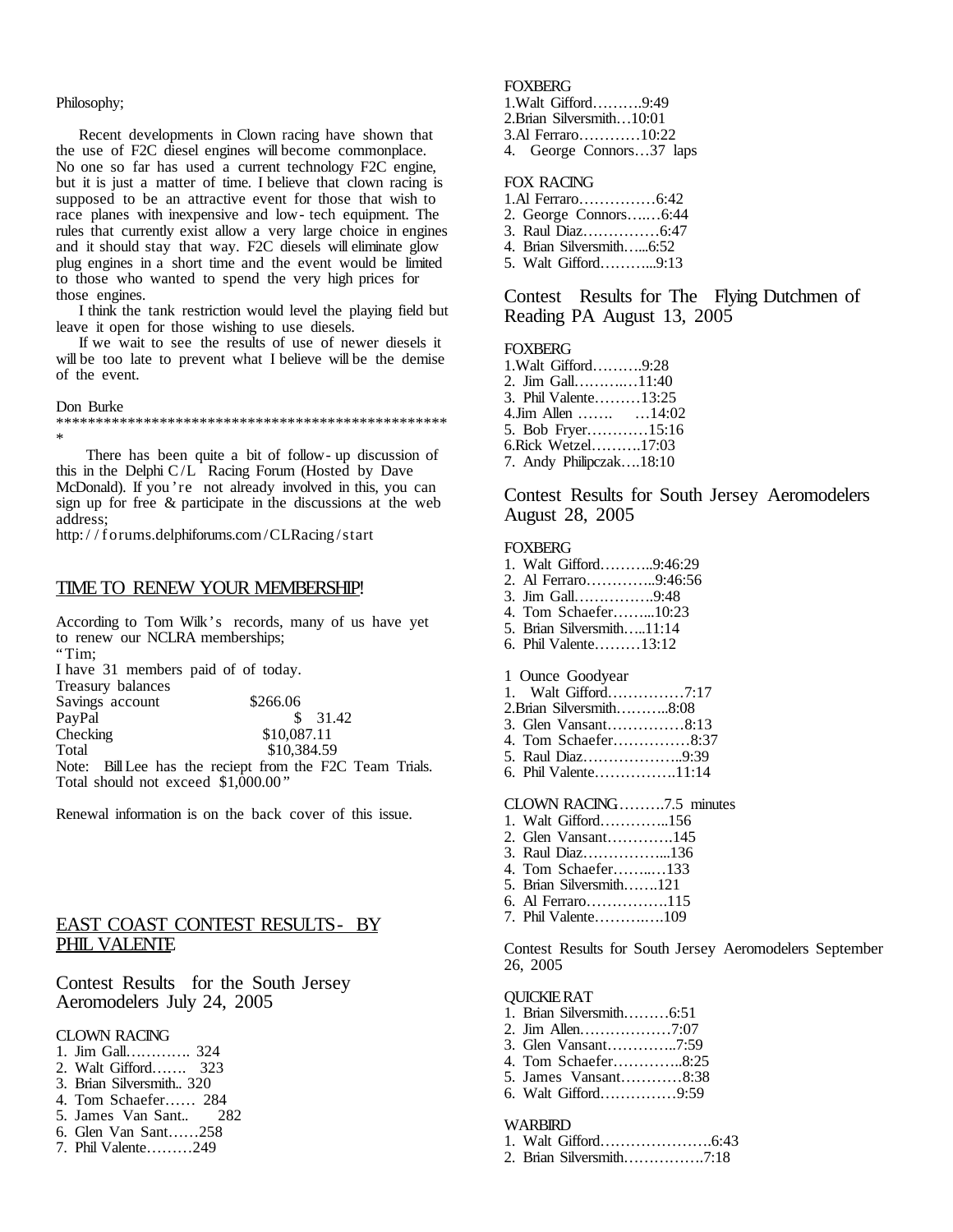- 3. Tom Schaefer……………..….7:24
- 4. Phil Valente…………………13:10
- 5. Jim Allen…………………….90 laps
- 2 Ounce Big Goodyear
- 1. Walt Gifford……………7:02
- 2. Glen Van Sant………….7:41
- 3. Tom Schaefer…………..8:12 4. Brian Silversmith………9:07
- 5. Phil Valente……………10:30
- 

Contest Results for South Jersey Aeromodelers Oct 30, 2005

CLOWN RACING…….15 Min

- 1. Walt Gifford……..317
- 2. Bob Whitney…….309
- 3. Brian Silversmith..304
- 4. Tom Schaefer……300
- 5. Al Ferraro………..291
- 6. Jim Gall………….287
- 7. Glen Van Sant……277
- 8. James Van Sant…..259
- 9. Raul Diaz…………243
- 10. Phil Valente………237
- 11.George Connors…..236

1 Ounce Goodyear

- 1. Walt Gifford……..7:51
- 2. Glen Van Sant……8:31
- 3. Raul Diaz…………9:25
- 4. James Van Sanr….90 laps
- 5. Brian Silversmith..66 laps
- 6. Tom Schaefer……DNF
- 7. George Connors….DNF
- 8. Phil Valente………DNF

Quickie Rat (5 entries) 1st Place - BillLee (4:23.60 / 70 - laps, 3:07.66 / 70 laps,  $6:25.53 / 140$  - laps) 2nd Place - Ralph Aaberg (3.28.63 / 70 - laps, DNF / 38 - laps,  $9:11.65 / 140$  - laps) 3rd Place - Jason Allen (3:25.64 / 70 - laps, 3:24.34 / 70 - laps, DNF)

Florida Slow Rat (2 entries) 1st Place - Carl Shaefer (9:21.38 / 140 - laps) No 70 lap heat races were flown. 2nd Place - Brian Silversmith (DNF / 109 - laps) No 70 lap heat races were flown.

Clown Racing (6 entries) 1st Place - Carl Shaefer (124 - laps / 7.5 minutes, 150 laps  $/$  7.5 minutes, 302 - laps  $/$  15 minutes) 2nd Place – Brian Silversmith (143 - laps / 7.5 minutes, 147 - laps / 7.5 minutes, 300 - laps / 15 minutes) 3rd Place - Bob Whitney (148 - laps / 7.5 minutes, 124 - laps / 7.5 minutes, 297 - laps / 15 minutes)

Fox Racing (4 entries) 1st Place - Ron Macknet (6:27.72 / 100 - laps, 5:49.10  $/$  100 - laps, 6:34.64  $/$  100 - lap final) 2nd Place - Carl Shaefer (6:29.31 / 100 - laps, 6:32.65 / 100 - laps, 6:37.75 / 100 - lap final) 3rd Place - Brian Silversmith  $(6:08.12 \t/ 100 - \text{lags},$ 6:08.25 / 100 - laps, 9:41.97 / 100 - lap final) Mouse 1 (4 entries) 1st Place - Jason Allen (2:21.60 / 50 - laps, 2:20.88 / 50 - laps, 4:55.19 / 100 - lap final) 2nd Place - Dave Hallas (2:20.66 / 50 - laps, 2:41.13 / 50 - laps, 5:10.66 / 100 - lap final)

3rd Place - Bill Lee (2:30.44 / 50 - laps, 2:42.01 / 50 laps, did not fly in final)

# CONTEST RESULTS- REBEL RALLY JACKSONVILLE,FLA- NOV 12 & 13 2005

F2C (2 entries)

- 1st Place BillLee (3:28.47 / 100 laps, 3:30.72 / 100 - laps) No  $200$  - lap final was flown. 2nd Place - Jason Allen (4:42.03 / 100 - laps, 3:52.29)
- $/$  100 laps) No 200 lap final was flown.

#### F2CN (2 entries)

1st Place - Dave Hallas (4:44.40 / 100 - laps, 9:09.95 / 200 - lap final) No second 100 - lap heat - race was flown.

2nd Place - Bill Lee (4:56.78 / 100 - laps, 9:13.78 / 200 - lap final) No second 100 - lap heat- race was flown.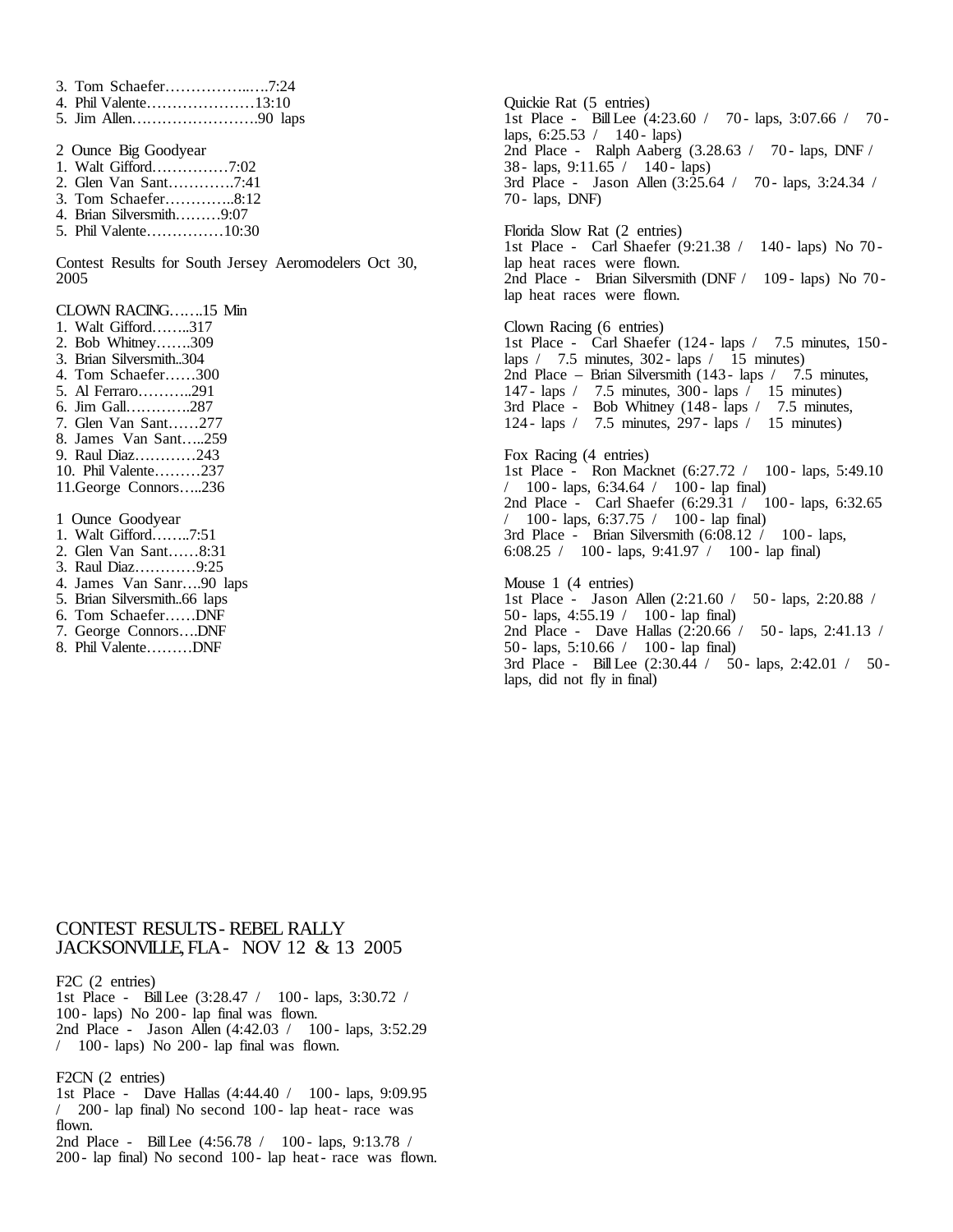# SCAR #6 RACE RESULTS

| <b>EVENT</b><br><b>AMA SCALE</b> | <b>PILOT</b>                                                  |                                | 1ST HEAT 2ND HEAT               | <b>FINAL</b>                                   | <b>PLACE</b>           |
|----------------------------------|---------------------------------------------------------------|--------------------------------|---------------------------------|------------------------------------------------|------------------------|
|                                  | <b>DAVID HULL</b>                                             |                                |                                 | 8:07:31 1ST                                    |                        |
| <b>SCAR UNLIMITED</b>            | DAVE DAWSON<br><b>STEVE EICHENBERGER</b><br><b>RANDY BUSH</b> | DQ<br>3.52.34<br>3.53.08       |                                 | 7:13:00 1ST<br>7:23:10 2ND                     | 3RD                    |
| NCLRA 15 RAT                     | <b>STEVE EICHENBERGER</b><br>DAVE DAWSON                      |                                |                                 | 82 LAPS                                        | 2ND<br>1ST             |
| <b>NCLRA CLOWN</b>               |                                                               |                                |                                 |                                                |                        |
|                                  | DAVE DAWSON<br><b>DAVID HULL</b><br><b>DOUG HAAS</b>          | 128 LAPS<br>87 LAPS<br>76 LAPS | 92 LAPS<br>138 LAPS<br>131 LAPS | <b>218 LAPS</b><br><b>273 LAPS</b><br>277 LAPS | 3RD<br>2ND<br>1ST      |
| <b>B TEAM RACE</b>               |                                                               |                                |                                 |                                                |                        |
|                                  | DAVE DAWSON<br><b>DON BURKE</b>                               |                                |                                 | <b>DNF</b><br>5.55.19                          | 2ND<br>1ST             |
| MOUSE 1                          |                                                               |                                |                                 |                                                |                        |
|                                  | <b>BILL BARBRA</b><br><b>DAVID HULL</b><br>DAVE DAWSON        | 4.02.48<br><b>DNF</b><br>DQ    | 5.33.39<br>4.03.59              | 7.17.22<br>7.57.23<br>11.17.12                 | 1ST<br>2ND<br>3RD      |
| <b>SUPER SLOW RAT</b>            |                                                               |                                |                                 |                                                |                        |
|                                  | DAVE DAWSON<br><b>DOUG HAAS</b>                               | 6.41.18<br>8.08.31             | 8.03.00<br>103 LAP DQ           | 6.43.45                                        | 3rd                    |
|                                  | <b>DON BURKE</b><br><b>RANDY BUSH</b>                         | 6.19.44<br>5.46.12             | 6.15.34<br>5.37.19              | 6.18.13<br>5.39.69                             | 2 <sub>nd</sub><br>1st |
| <b>SCAR GOODYEAR</b>             | <b>DAVID HULL</b>                                             | 9.26.10                        | 9.45.34                         |                                                |                        |
|                                  | <b>DAVID HULL</b>                                             | 9.40.28                        |                                 | 13.03.72                                       | 1st                    |
| <b>NCLRA TQR</b>                 | DAVE DAWSON                                                   | 6.15.03                        |                                 | 13.04.72                                       | 2nd                    |
|                                  | DAVE DAWSON                                                   | 3.40.87                        | 56 LAPS                         |                                                |                        |
|                                  | <b>DAVID HULL</b>                                             |                                |                                 | 12.43.36                                       | 2 <sub>nd</sub>        |
|                                  | <b>DON BURKE</b><br><b>DOUG HAAS</b>                          | 3.16.49<br>8.08.81             | 3.15.78<br>4.43.43              | 7.33.16<br>72LAP                               | 1st<br>3rd             |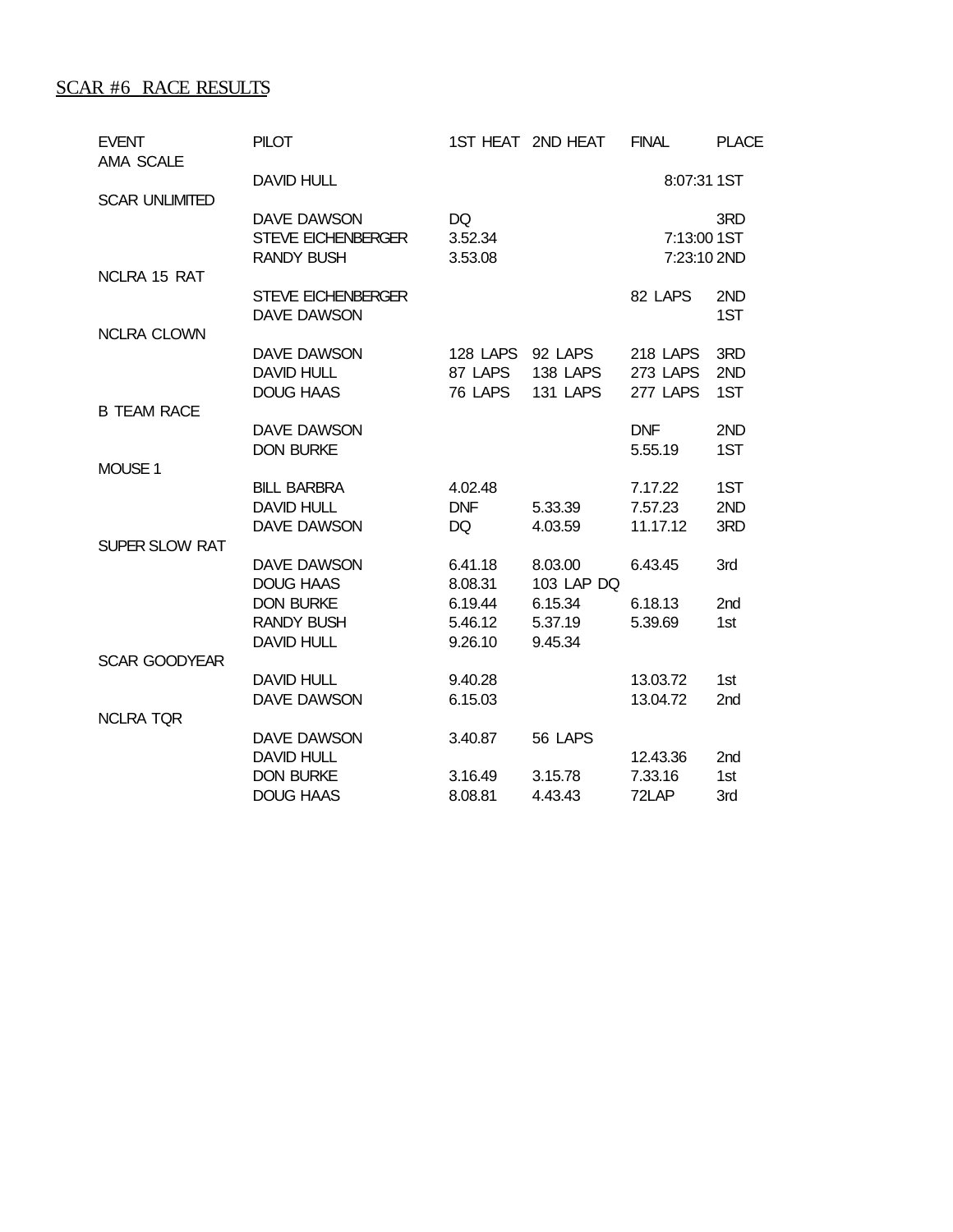# CONTEST RESULTS- SCAR TOYS FOR TOTS DEC 3 & 4- DOUG MAYER/DON BURKE

| <b>CLOWN</b>   |              |                |                               |                            |                           |                          |                              |            |           |
|----------------|--------------|----------------|-------------------------------|----------------------------|---------------------------|--------------------------|------------------------------|------------|-----------|
| entrant        | pilot        | mech           | race 1<br>7-1/2 min 7-1/2 min | race 1                     | Final<br>$15 \text{ min}$ | airplane                 | engine                       | prop       | wt - oz   |
| <b>Burke</b>   | Duly         | Burke          | 138                           |                            | 273                       | <b>Brodak</b>            | IN15FISED                    |            | 17.50     |
| <b>Holland</b> | Mayer        | Holland        | 137                           |                            | 173                       | KennSmith                | Cipolla 15                   | MA 6.5-5   |           |
| <b>Murphy</b>  | Matheson     | <b>Murphy</b>  | 132                           |                            | 243                       | KennSmith                | PC-6                         |            | 16.75     |
| Hull           | Hull         | Patwell        | 112                           |                            |                           | <b>Brodak</b>            | OS15CVA   APC 7-5            |            | 18.38     |
| Patwell        | Hull         | Patwell        | 87                            |                            |                           | <b>KennSmith</b>         | <b>MVVS15G APC 7-5</b>       |            | 20.38     |
| <b>MOUSE I</b> |              |                |                               |                            |                           |                          |                              |            |           |
| entrant        | pilot        | mech           | 50 LAPS                       | 50 LAPS                    | 100<br>LAPS               | airplane                 | engine                       | prop       | wt - gr   |
| Dawson         | Duly         | Dawson         | 02:58.56                      | 03:01.94                   |                           | 06:09.53 Humminbird      | <b>ICox</b>                  | TF 5-3 mod | 192       |
| Hull           | Hull         | Patwell        | dnf                           | 03:04.82                   | 06:12.58                  | Streaker                 | K-bee                        | APC 4.5-4  | 192       |
| Holland        | Mayer        | Holland        | 02:35.44                      | 05:31.37                   | 07:22.00                  | Streaker                 | <b>BIKWdo</b>                | APC        | 206       |
| Patwell        | Patwell      | Hull           | 04:18.30                      | 3 laps                     | dns                       | Streaker                 | Cox                          | APC 4.5-4  | 192       |
| <b>FORM U</b>  |              |                |                               |                            |                           |                          |                              |            |           |
| entrant        | pilot        | mech           | 70 LAPS                       | 70 LAPS                    | <b>140 LAPS</b>           | airplane                 | engine                       | prop       | $wt - oz$ |
| Holland        | Mayer        | Holland        | 04:10.32                      |                            | 07:34.34                  |                          | Shoestring HP40PDP APC 8.5-7 |            | 38.5      |
| Dawson         | Hull         | Dawson         | 40 laps                       |                            | 09:44.05                  |                          | Shoestring K&B 40            | APC 7.8-7  | 37.375    |
| <b>LAFOX</b>   |              |                |                               |                            |                           |                          |                              |            |           |
| entrant        | pilot        | mech           |                               | 100 LAPS 100 LAPS 100 LAPS |                           | airplane                 | engine                       | prop       | $wt - oz$ |
| <b>Burke</b>   | <b>Duly</b>  | <b>Burke</b>   | 06:27.63                      |                            |                           | 05:46.78 SSR02           | 1125GP                       | APC 8-6    | 25-3/4    |
| Dawson         | Mayer        | Dawson         | 07:19.47                      |                            |                           | 06:03.15 Mongoose OS25FP |                              | Taitun 8-6 | 27        |
| Hull           | Hull         | Patwell        | 08:24.50                      |                            |                           | 07:35.74 SlyFox          | OS25FP                       | APC 8-6    | 27-1/2    |
| <b>IQR</b>     |              |                |                               |                            |                           |                          |                              |            |           |
| entrant        | pilot        | mech           | 70 LAPS                       | 70 LAPS                    | <b>140 LAPS</b>           | airplane                 | engine                       | prop       | $wt - oz$ |
| <b>Burke</b>   | Duly         | <b>Burke</b>   | 03:21.59                      | 03:10.61                   | 06:52.22                  | <b>LARQ</b>              | K&B 40                       | APC 7.8-6  | 24.50     |
| <b>Holland</b> | <b>Mayer</b> | <b>Holland</b> | 03:39.16                      | 03:07.16                   | 07:00.48                  | Omega                    | K&B 40                       | APC 7.8-7  |           |
| Hull           | Hull         | Patwell        | 04:11.71                      | 05:12.09                   |                           | 08:22.63 Rattler         | K&B 40                       | APC 7.8-7  | 31.88     |

Mayer Mayer Holland NT 03:39.59 Alley Rat K&B 40 APC 7.8-7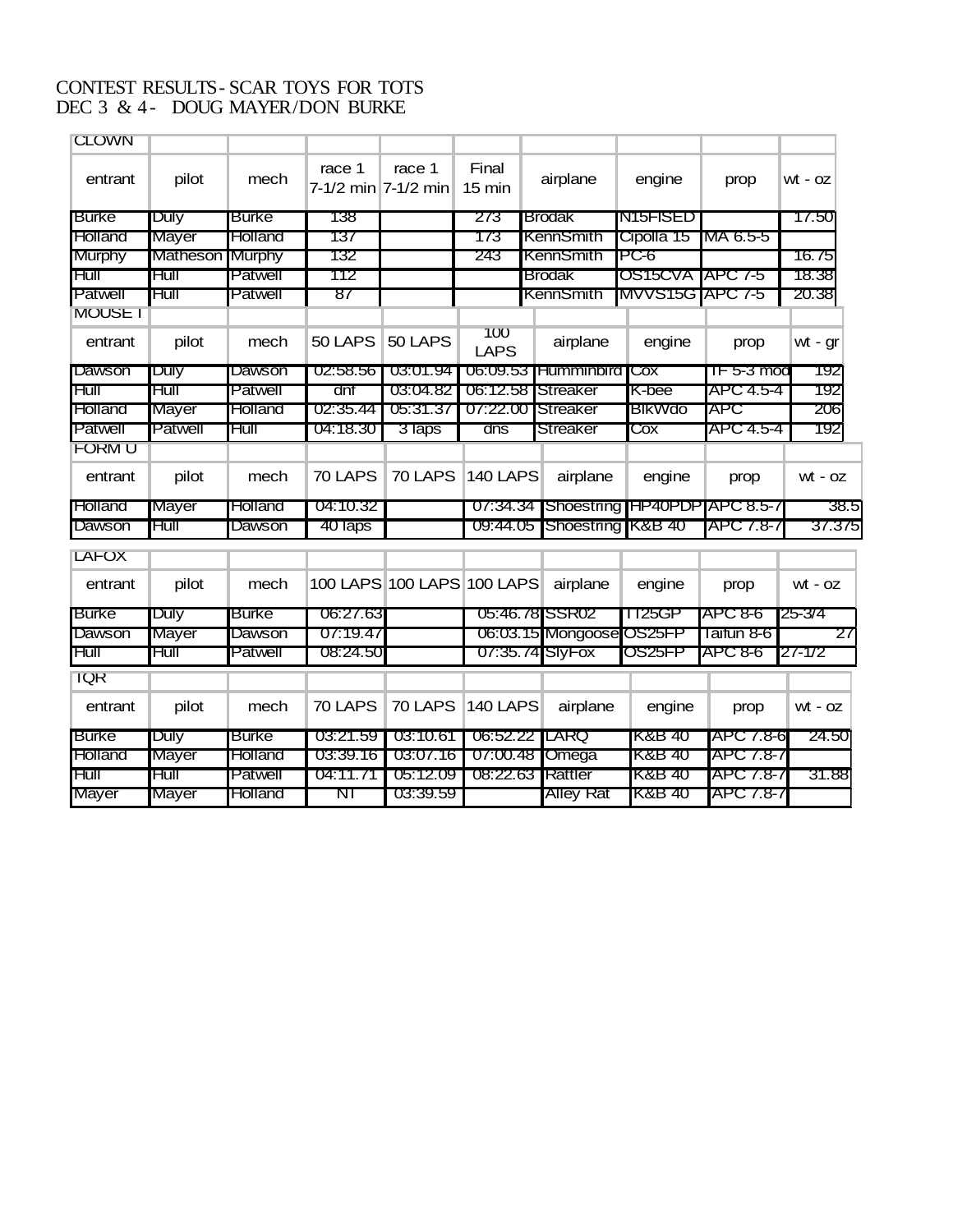# CONTEST REPORT- JERRY "WHO" <u>MEMORIAL–OCT 2ND FERMILAB by TIM STONE</u>

We had great weather but a much smaller than usual turnout for the annual Jerry Meyer Memorial 350 lap Fox race. Only about half the usual contestants showed up. I decided to sit it out since having won the last 3 years with Bob Oge pitting.

The stunt guys all had a pretty good time; this is a very laid back event. Most races were run 3 up as manpower allowed. There were the usual run- ins & midair collisions; a really good time in remembrance of a great guy. In the end Bob Oges' fine pitting skills prevailed over some surprisingly fast stunt flyers' entries.



Pre race in the pits while everything is still in 1 piece!



Glenn Lee fires it up



- 1 Bob Oge 23:41:13<br>2 Fred Krueger 24:37
- Fred Krueger 24:37:91
- 3 Glenn Lee 29:33:23
- 4 Alan Hahn 31:11:07
- 5 David Betz 33:11:07
- 6 Jim Schuette DNF
- 6 BillSmith DNF

## NEW FROM TOM WILK

One thing you can say about Tom Wilk is that he sure keeps himself busy! Tom produces a wide range of CD's with plans, photos, and archived articles; vinyl decals. See his listing in the supplier section of the newsletter. Tom is also pretty handy with a lathe as it turns out. Tom sent me a photo of one of his projects; a compressed air motor.

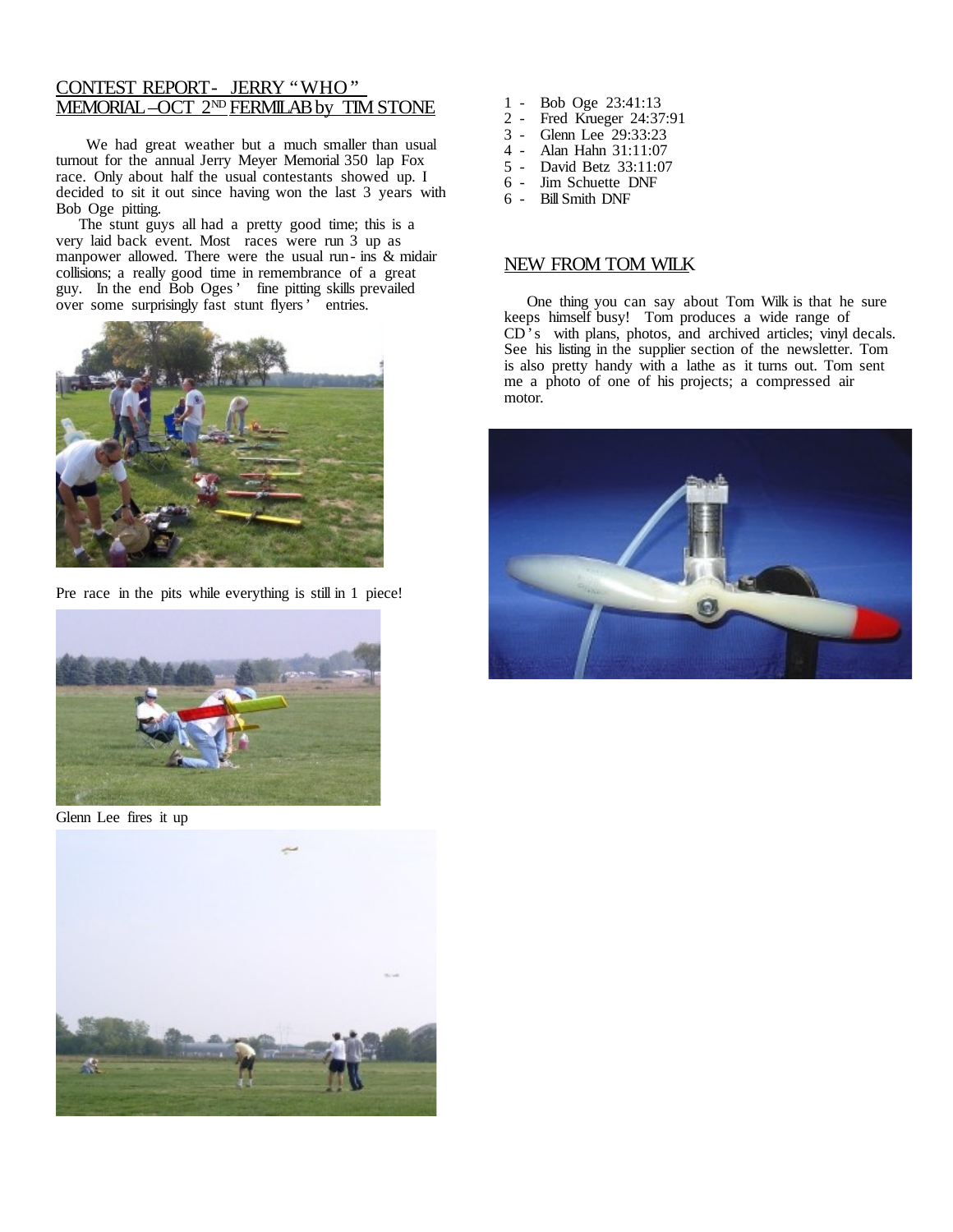# NATIONALRECORDS

SLOW RAT JR (70 LAP) 5:16.20 SCOTT MATSON  $7/10/00$ (140 LAP) 6:47.37 SCOTT MATSON  $7/10/00$ <br>SR (70 LAP) 4:29.63 HOWELL PUGH  $7/20/94$ (140 LAP) 10:58.47 DOUG SHORT  $7/10/00$ <br>OP (70 LAP) 2:36.31 BOB OGE  $7/18/91$ (140 LAP) 5:24.94 MIKE GREB  $7/19/90$ ½ A MOUSE 1 JR (50 LAP) 2:37.57 SCOTT MATSON  $7/15/99$ (100 LAP) 5:17.68 SCOTT MATSON  $7/17/99$ SR (50 LAP) 2:44.68 DAVE ROLLEY JR  $7/15/99$ (100 LAP) 5:20.11 D.J. PARR  $7/16/98$ OP (50 LAP) 2:12.3 JIM HOLLAND  $7/16/04$ <br>(100 LAP) 4:22 RYAN&GIBEAULT 7 /15 / 9 9 ½ A MOUSE 2 OP (70 LAPS) 3:01.24 MACCARTHY/KERR 7/11/03 (140 LAP) 7:16.03 WHITNEY/HALLAS  $7/11/03$ SCALE RACING<br>JR (70 LAP)  $2:50.65$  BOB FOGG III  $7/16/91$ (140 LAP) 6:08.55 BOB FOGG III  $6/23/92$ <br>SR (70 LAP) 3:15.12 DOUG SHORT  $7/11/00$ (140 LAP) 5:40.05 BOB FOGG III  $7/11/95$ <br>OP (70 LAP)

2:39.38 WILLOUGHBY/OGE  $7/15/97$ (140 LAP) 5:33.04 BOB FOGG SR 7 /16 / 9 1

F2C TEAM RACING OP (100 LAP) 3:15.46 LAMBERT/FLUKER 9 /04 / 0 5 (200 LAP) 6:57.36 LAMBERT/BALLARD  $7/15/98$ 

F2CN (NCLRA RULES) 100 LAPS JULIO ISIDRO  $7/11/05$ 200 LAPS BOB WHITNEY & DAVE HALLAS 7/11/05

'B " TEAM RACING OP (35 LAPS) 1:24.34 BURKE/DULY  $7/12/05$ (70 LAPS) 3:11.51 BURKE/DULY  $7/12/05$ (35+70 LAPS) 4:35.85 BURKE/DULY  $7/12/05$ (140 LAPS) 6:45.1 BURKE/DULY  $7/13/04$ 

RAT RACING(.15 RULE) OP (70 LAP) 2:44.6 JIM HOLLAND  $7/15/04$ 

(140 LAP) 5:33.1 JIM HOLLAND  $7/15/04$ JR- SR NO RECORD ESTABLISHED NCLRA FOX JR (100 LAP) 5:57.11 SCOTT MATSON  $7/11/99$ SR (100 LAP) 5:28.09 SCOTT MATSON  $7/16/02$ OP (100 LAP) 5:32.55 TIM STONE & BOB OGE 7/10/05 NCLRA CLOWN<br>OP (15 MINUTES) 313 LAPS DAVE HALLAS & BOB **WHITNEY**  $7/13/05$ OP (7 ½ MINUTES) 160 LAPS DON BURKE & RON DULY  $7/13/05$ 

NCLRA TEXAS QUICKIERAT<br>SR (70 LAPS) 3:04.22 3:04.22 SCOTT MATSON  $7/12/01$ 6:20.20 SCOTT MATSON SR  $(140$  LAPS)<br> $7/12/01$ OP (70 LAPS) 3:04.28 JIM HOLLAND/BILL CAVE 7/14/05 (140 LAPS) 6:07.01 JOHN MCCULLOM & BILL LEE  $7/14/05$ 

NCLRA SUPER SLOW RAT (100 LAPS) 6:27.59 DON BURKE & RON DULY 7 /10 / 05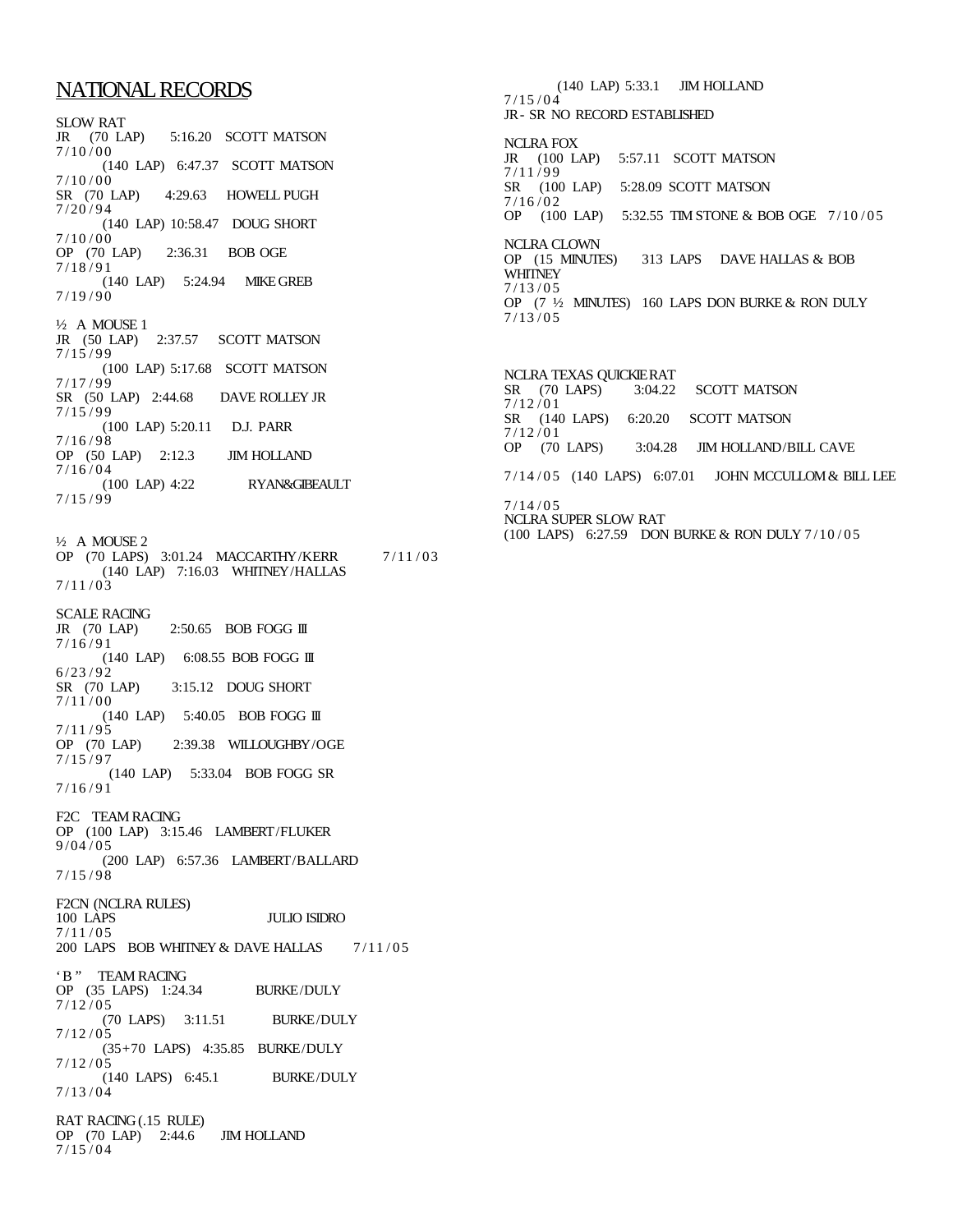# SUPPLIERS

#### B & L HOBBIES

7606 Weymouth Rd., Hammonton, NJ 08037 - 3404 Harters Speed Pans, T/R Pans, Rev- Up & Top Flite Speed Props, Torque Units and more (Paul Haley) 609 - 567 - 9365

#### CS ENGINES AMERICA

113 North Chase Ave., Bartlett, IL 60103 G/Z .049/.061 Engines; sales, service & parts. Engines available in both normal and pipe timed configurations. (Bill Hughes)

e - mail williamhughes4@comcast.net 630 - 736 - 6036

#### DARP

31052 Mason St.

Livonia, MI 48154 DARP Magnesium Speed Pans for all classes including A, B, D,  $F-40$ ,  $21-S$ , and  $21$  Proto. (Barry Tippett) e - mail: btippett@ameritech.net 734 - 266 - 7290

### **ELIMINATOR PROPS**

Steve Wilk 3257 Welcome Ave. N. Crystal, MN 55422 763 - 531 - 0604 e - mail swilk@cpinternet.com

#### STEVE EICHENBERGER

Custom Fiberglas Performance Props: Moulded tops. Steve Eichenberger 480 - 730 - 0016

#### GILLOTT RACING PRODUCTS

Custom engine reworking, hard chroming Tim Gillott 1063 Harding St. Salinas, CA,93906 Phone 831 - 449 - 2052

#### JUST ENGINES LTD

Newby Cross Farm,Newby Cross Carlisle, CUMBRIA CA5 6JP England All engine and engine accessory needs; Popular engines plus spares and Pipes.Irvine, Moki, Mvvs (http://w[ww.justengines.unseen.org\)](http://www.justengines.unseen.org/)

#### LONESTAR BALSA

115 Industrial Lancaster, TX 75134 Info 972 - 218 - 9663 Order 800 - 687 - 5555 Fax 972 - 218 - 9211 http:/ / w ww.Lonestar- Models.com Contest balsa, full line of Control line supplies.

#### MBS MODEL SUPPLY

PO Box 282 Auburn KS 66402 Contact Melvin Schuette 1 - 785 - 256 - 2583 Solid Wire Sets and other C/L needs http:/ / w [ww.members.cox.net/mbschuette](http://www.members.cox.net/mbschuette)

#### MCDONALD RACING

Dave McDonald PO Box 384 Daleville, In, 47334 DMcD143@aol.com Hard to find racing items, kits, shutoffs

### MEJZLIKMODELLBAU

Borova 14, 64400 BRNO,Czech Republic Distributors of PROFI line of Russian FAI speed gear. PROFI Engines, Pipes, Pans, Props, Tanks, Handles and FAI Speed Models in kit form or ready built. (Tomas Mejzlik) Phone: 420 - 5- 432 -

18888 Fax: 420 - 5- 432 - 18880 e - mail mejzlik@brno.comp.cz

#### MODEL ENGINESPECIALTIES

15477 Owens Rd, Hinckley, IL 60520 815 - 286 - 3969 Custom engine reworking, liners chromed and honed to your specs, racing parts. (Bob Oge) boge@isp- west.com

### MODEL RACING SERVICES

P.O. Box 976 Cranbourne 3977 Australia Bellcranks, Monoline Torque Units, Counterweights, Custom Venturis, Glow Head Inserts, Line Reels, and many other handy items. (Robin Hiern) Phone 059 - 96 - 0339

#### NELSON COMPETITION ENGINES

121 Pebble Creek Lane, Zelienople, PA 16063 Manufacturer of NELSON Racing Engines and parts, FAI Pans for F2A & FIC Custom Button Heads, Nelson Glow Plugs, many other specialty engine items. (Henry Nelson) Phone: (724) 538 - 5282 e - mail: nelcomp@fyi.net

#### MARK WARWASHANA

Rubber fastfills, wheels. 11577 North Shore Dr. Whitmore Lake, MI 48189 - 9124 Phone: 734 - 449 - 7355 E- Mail: chief@wwnet.net

OLD MAGAZINEPLANS & MORE ON CD Tom Wilk, 301 W. Redwing St.,Duluth, MN 55803 Phone: 218 - 724 - 0928(hm) E- Mail: tawilk36@cpinternet.com



#### VIC GARNER

For Sale, Texas Quickie Rat Engines… Quickie Rat engines. K&B .40s Race prepared with all the go - fast modifications that I know of. Placed  $1 - 2 - 3$  at 2004 Nats. Updated 2005 versions with .292 venturi perform better than previous model! Call or email; [Vicgarner@aol.com](mailto:Vicgarner@aol.com) or 925 - 447 - 3786